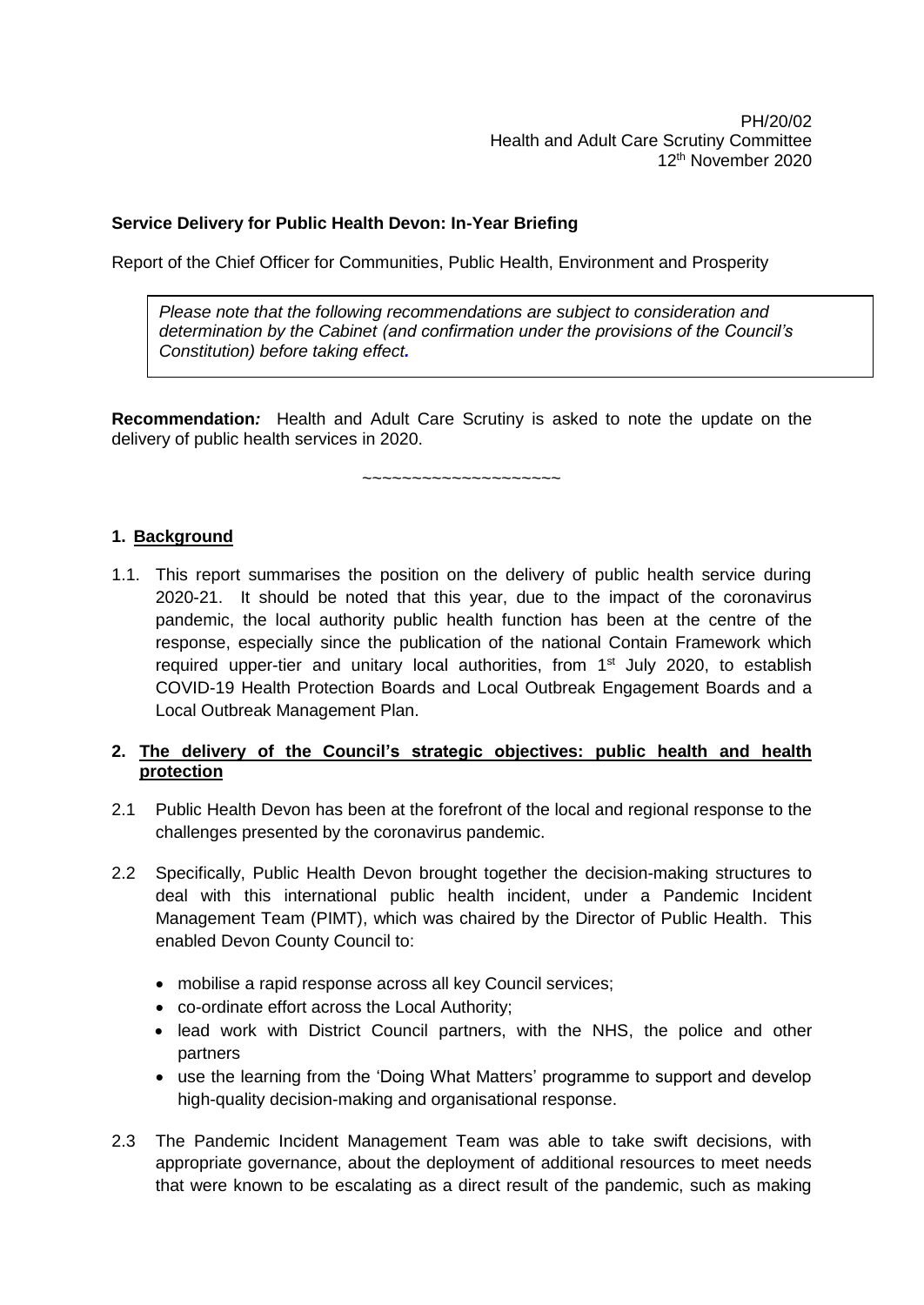additional money available to support services responding to increasing incidents of domestic violence, or increasing payments to support infection control in care settings.

- 2.4 Public Health Devon has since established and provided leadership for:
	- The Devon Local Outbreak Management Plan
	- The Devon and Torbay COVID-19 Health Protection Board
	- and a Tactical Management Group.
- 2.5 As part of this, Public Health Devon has developed with partners a series of protocols (standard operating procedures) to guide services in responding in a wide range of settings in the event of local outbreaks. It is noteworthy that the arrangements with the University of Exeter have been tested extensively in recent weeks and have worked well.
- 2.6 Public Health Devon has drawn extensively on its expertise in intelligence and health protection and the capability of the Emergency Planning team to respond to the unprecedented challenges posed by the pandemic.

# **3. The delivery of the Council's strategic objectives: public health and health improvement**

- 3.1 Public Health Devon's commissioned services have also responded quickly and innovatively. Commissioners and providers have worked together to vary contracts (where appropriate) to allow services to:
	- focus on digital and telephone services where it has been deemed safe to standdown the need for face-to-face delivery;
	- develop innovative approaches to meet the needs of the most vulnerable.

### 3.2 Examples of this include:

- the sexual health service provided by Northern Devon Healthcare Trust was able to move at speed to initiate telephone triage of everyone who would have otherwise attended one of their walk-in centres;
- the substance misuse service provided by EDP/Together rapidly organised virtual contact with clients for support and welfare checks as well as continuing to deliver face-to-face interventions for the most complex clients; was able to modify prescriptions at short notice to provide opiate substitute therapy to individuals without the need for them to attend community pharmacies; in addition,
- the healthy lifestyles services provided by 'Everyone Health' mobilised a vaping pilot offer to rough sleepers who were smokers wanting and needed to quit to facilitate the accommodation they were provided as part of the 'Everyone In' programme;
- the health visiting service provided by Children's Services created a digital/phone model of delivery for health visiting and school nursing which was largely received very positively by families and complemented this with a comprehensive catch-up process based on targeting of higher need families for the 1575 babies born during lockdown who had only had a digital contact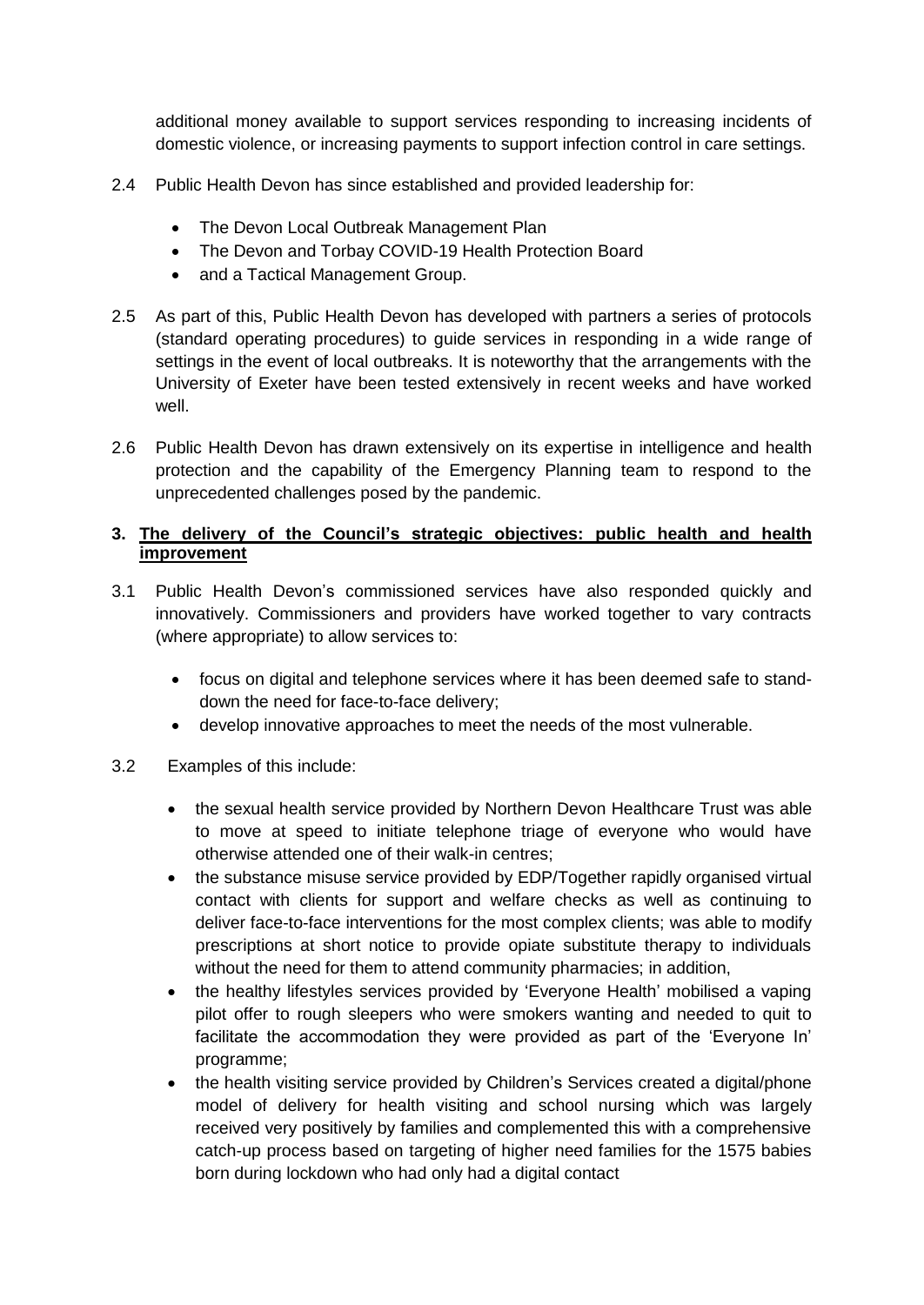3.3 Alongside responding to the Pandemic, Public Health Devon continues to support the local health and care system, including working with selected primary care networks to test new approaches to population health management, and by providing public health advice to NHS Devon CCG. The Director of Public Health also contributes to NHS senior system meetings on behalf of the Directors of Public Health for Torbay and Plymouth.

# **4. Delivery of the budget in line with the previously agreed budget**

- 4.1 The work of Public Health Devon and all of its commissioned services are funded from within a ring-fenced grant that is paid directly to Devon County Council from the Department of Health and Social Care (DHSC). There are no actual or projected overspends to report against budget projections at the mid-year point.
- 4.2 Where contracts are paid on the basis of activity, there are underspends at the midyear point, as fewer people have accessed services in both General Practice and in community pharmacies. Any underspends, though, are a delayed cost (as an example: there have been fewer health checks in the first half of the year than had been budgeted for but the expectation is that those health checks will still happen, just at a later date) rather than an actual saving. In terms of any significant variations from budget, Pubic Health Nursing recruitment vacancies currently account for approximately £300k underspend on the budget.
- 4.3 Money that hasn't been spent at year end remains within the statutory Public Health ring-fenced reserve, as required by the conditions of the Grant, and it may only be spent on the Grant's defined public health services.

### **5. Recommendations**

5.1 Health and Adult Care Scrutiny is asked to note the update on the delivery of public health services so far in 2020.

### **6. Financial considerations**

6.1 Contained within the report, particularly pertaining to the conditions of the ring-fenced Public Health grant.

# **7. Legal considerations**

7.1 The deployment of the Public Health Grant for specified services is a statutory responsibility under the Health and Social Care Act 2012.

### **8. Environmental impact considerations**

8.1 Contained within the report.

### **9. Equality considerations**

9.1 Contained within the report.

### **10. Risk assessment considerations**

10.1 Contained within the report.